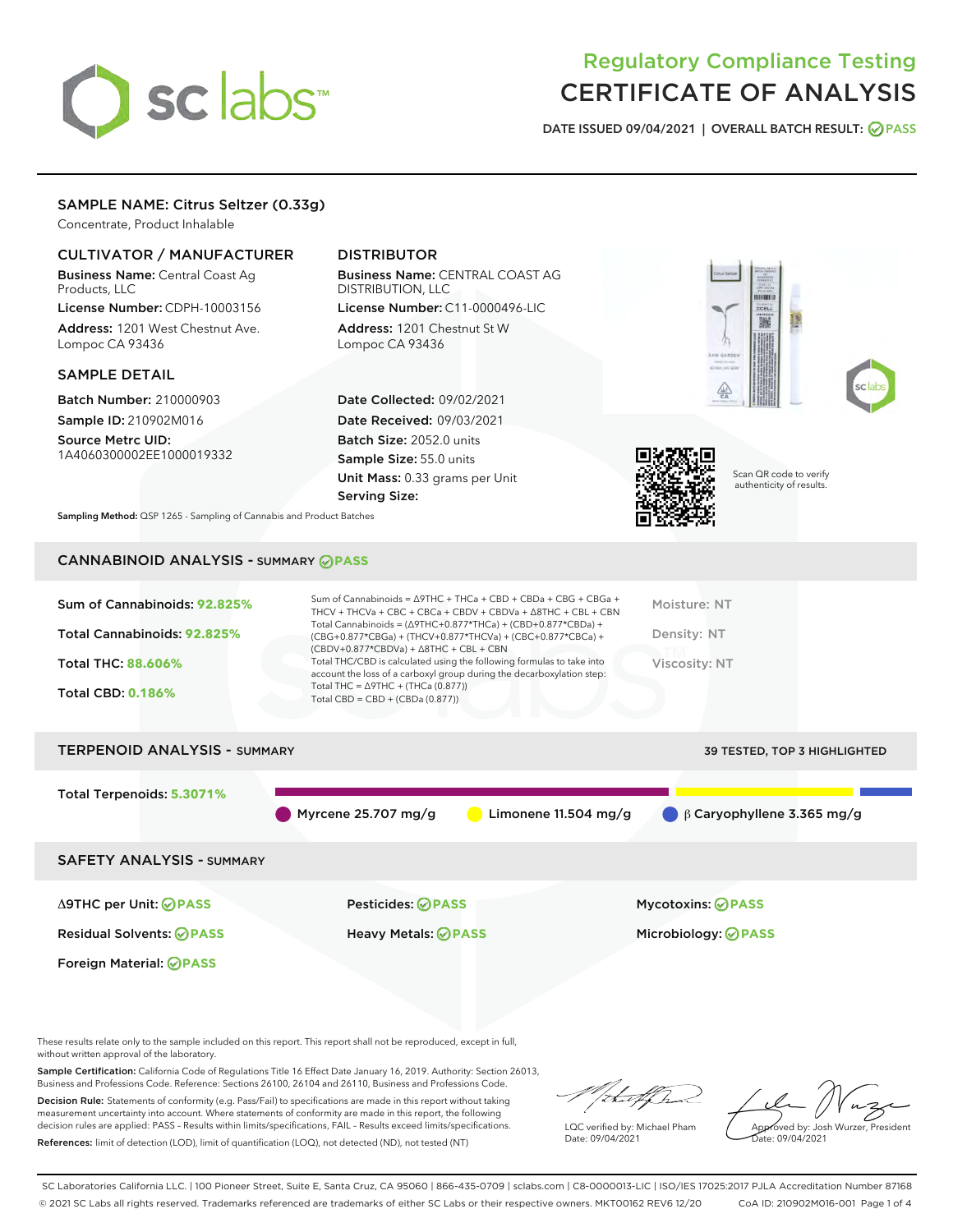



CITRUS SELTZER (0.33G) | DATE ISSUED 09/04/2021 | OVERALL BATCH RESULT: O PASS

#### CANNABINOID TEST RESULTS - 09/03/2021 2 PASS

Tested by high-performance liquid chromatography with diode-array detection (HPLC-DAD). **Method:** QSP 1157 - Analysis of Cannabinoids by HPLC-DAD

#### TOTAL CANNABINOIDS: **92.825%**

Total Cannabinoids (Total THC) + (Total CBD) + (Total CBG) + (Total THCV) + (Total CBC) + (Total CBDV) + ∆8THC + CBL + CBN

TOTAL THC: **88.606%** Total THC (∆9THC+0.877\*THCa)

TOTAL CBD: **0.186%**

Total CBD (CBD+0.877\*CBDa)

TOTAL CBG: 3.183% Total CBG (CBG+0.877\*CBGa)

TOTAL THCV: 0.38% Total THCV (THCV+0.877\*THCVa)

TOTAL CBC: ND Total CBC (CBC+0.877\*CBCa)

TOTAL CBDV: ND Total CBDV (CBDV+0.877\*CBDVa)

| <b>COMPOUND</b>  | LOD/LOQ<br>(mg/g)          | <b>MEASUREMENT</b><br><b>UNCERTAINTY</b><br>(mg/g) | <b>RESULT</b><br>(mg/g) | <b>RESULT</b><br>(%) |
|------------------|----------------------------|----------------------------------------------------|-------------------------|----------------------|
| <b>A9THC</b>     | 0.06 / 0.26                | ±30.480                                            | 886.06                  | 88.606               |
| <b>CBG</b>       | 0.06/0.19                  | ±1.254                                             | 31.83                   | 3.183                |
| <b>THCV</b>      | 0.1 / 0.2                  | ±0.19                                              | 3.8                     | 0.38                 |
| $\triangle$ 8THC | 0.1/0.4                    | ±0.19                                              | 2.4                     | 0.24                 |
| <b>CBN</b>       | 0.1/0.3                    | ±0.15                                              | 2.3                     | 0.23                 |
| <b>CBD</b>       | 0.07/0.29                  | ±0.086                                             | 1.86                    | 0.186                |
| <b>THCa</b>      | 0.05/0.14                  | N/A                                                | <b>ND</b>               | <b>ND</b>            |
| <b>THCVa</b>     | 0.07/0.20                  | N/A                                                | <b>ND</b>               | <b>ND</b>            |
| <b>CBDa</b>      | 0.02/0.19                  | N/A                                                | <b>ND</b>               | <b>ND</b>            |
| <b>CBDV</b>      | 0.04 / 0.15                | N/A                                                | <b>ND</b>               | <b>ND</b>            |
| <b>CBDVa</b>     | 0.03/0.53                  | N/A                                                | <b>ND</b>               | <b>ND</b>            |
| <b>CBGa</b>      | 0.1 / 0.2                  | N/A                                                | <b>ND</b>               | <b>ND</b>            |
| <b>CBL</b>       | 0.06 / 0.24                | N/A                                                | <b>ND</b>               | <b>ND</b>            |
| <b>CBC</b>       | 0.2 / 0.5                  | N/A                                                | <b>ND</b>               | <b>ND</b>            |
| <b>CBCa</b>      | 0.07/0.28                  | N/A                                                | <b>ND</b>               | <b>ND</b>            |
|                  | <b>SUM OF CANNABINOIDS</b> |                                                    | 928.25 mg/g             | 92.825%              |

#### **UNIT MASS: 0.33 grams per Unit**

| ∆9THC per Unit                        | 1120 per-package limit     | 292.40 mg/unit<br><b>PASS</b> |
|---------------------------------------|----------------------------|-------------------------------|
| <b>Total THC per Unit</b>             |                            | 292.40 mg/unit                |
| <b>CBD per Unit</b>                   |                            | $0.61$ mg/unit                |
| <b>Total CBD per Unit</b>             |                            | $0.61$ mg/unit                |
| Sum of Cannabinoids<br>per Unit       |                            | 306.32 mg/unit                |
| <b>Total Cannabinoids</b><br>per Unit |                            | 306.41 mg/unit                |
| <b>MOISTURE TEST RESULT</b>           | <b>DENSITY TEST RESULT</b> | <b>VISCOSITY TEST RESULT</b>  |

Not Tested

Not Tested

Not Tested

#### TERPENOID TEST RESULTS - 09/04/2021

Terpene analysis utilizing gas chromatography-flame ionization detection (GC-FID). **Method:** QSP 1192 - Analysis of Terpenoids by GC-FID

| <b>COMPOUND</b>         | LOD/LOQ<br>(mg/g) | <b>MEASUREMENT</b><br><b>UNCERTAINTY</b><br>(mg/g) | <b>RESULT</b><br>(mg/g)                          | <b>RESULT</b><br>(%) |
|-------------------------|-------------------|----------------------------------------------------|--------------------------------------------------|----------------------|
| <b>Myrcene</b>          | 0.008 / 0.025     | ±0.3316                                            | 25.707                                           | 2.5707               |
| Limonene                | 0.005 / 0.016     | ±0.1645                                            | 11.504                                           | 1.1504               |
| $\beta$ Caryophyllene   | 0.004 / 0.012     | ±0.1198                                            | 3.365                                            | 0.3365               |
| $\alpha$ Pinene         | 0.005 / 0.017     | ±0.0259                                            | 3.008                                            | 0.3008               |
| $\beta$ Pinene          | 0.004 / 0.014     | ±0.0300                                            | 2.607                                            | 0.2607               |
| Linalool                | 0.009 / 0.032     | ±0.0597                                            | 1.571                                            | 0.1571               |
| Terpinolene             | 0.008 / 0.026     | ±0.0220                                            | 1.071                                            | 0.1071               |
| $\alpha$ Humulene       | 0.009 / 0.029     | ±0.0308                                            | 0.959                                            | 0.0959               |
| Ocimene                 | 0.011 / 0.038     | ±0.0217                                            | 0.677                                            | 0.0677               |
| Fenchol                 | 0.010 / 0.034     | ±0.0238                                            | 0.615                                            | 0.0615               |
| <b>Terpineol</b>        | 0.016 / 0.055     | ±0.0247                                            | 0.402                                            | 0.0402               |
| trans-ß-Farnesene       | 0.008 / 0.025     | ±0.0095                                            | 0.268                                            | 0.0268               |
| Guaiol                  | 0.009 / 0.030     | ±0.0109                                            | 0.230                                            | 0.0230               |
| Camphene                | 0.005 / 0.015     | ±0.0023                                            | 0.197                                            | 0.0197               |
| $\alpha$ Bisabolol      | 0.008 / 0.026     | ±0.0089                                            | 0.167                                            | 0.0167               |
| <b>Borneol</b>          | 0.005 / 0.016     | ±0.0051                                            | 0.122                                            | 0.0122               |
| <b>Nerolidol</b>        | 0.009 / 0.028     | ±0.0074                                            | 0.117                                            | 0.0117               |
| Valencene               | 0.009 / 0.030     | ±0.0074                                            | 0.108                                            | 0.0108               |
| Fenchone                | 0.009 / 0.028     | ±0.0018                                            | 0.063                                            | 0.0063               |
| $\alpha$ Phellandrene   | 0.006 / 0.020     | ±0.0006                                            | 0.045                                            | 0.0045               |
| Eucalyptol              | 0.006 / 0.018     | ±0.0010                                            | 0.041                                            | 0.0041               |
| $\alpha$ Terpinene      | 0.005 / 0.017     | ±0.0006                                            | 0.040                                            | 0.0040               |
| Citronellol             | 0.003 / 0.010     | ±0.0020                                            | 0.040                                            | 0.0040               |
| $\gamma$ Terpinene      | 0.006 / 0.018     | ±0.0006                                            | 0.037                                            | 0.0037               |
| 3 Carene                | 0.005 / 0.018     | ±0.0005                                            | 0.036                                            | 0.0036               |
| Geraniol                | 0.002 / 0.007     | ±0.0015                                            | 0.034                                            | 0.0034               |
| Sabinene Hydrate        | 0.006 / 0.022     | ±0.0009                                            | 0.023                                            | 0.0023               |
| Nerol                   | 0.003 / 0.011     | ±0.0008                                            | 0.017                                            | 0.0017               |
| Sabinene                | 0.004 / 0.014     | N/A                                                | <loq< th=""><th><loq< th=""></loq<></th></loq<>  | <loq< th=""></loq<>  |
| p-Cymene                | 0.005 / 0.016     | N/A                                                | <loq< th=""><th><math>&lt;</math>LOQ</th></loq<> | $<$ LOQ              |
| Caryophyllene<br>Oxide  | 0.010 / 0.033     | N/A                                                | <loq< th=""><th><loq< th=""></loq<></th></loq<>  | <loq< th=""></loq<>  |
| (-)-Isopulegol          | 0.005 / 0.016     | N/A                                                | ND                                               | ND                   |
| Camphor                 | 0.006 / 0.019     | N/A                                                | ND                                               | <b>ND</b>            |
| Isoborneol              | 0.004 / 0.012     | N/A                                                | ND                                               | <b>ND</b>            |
| Menthol                 | 0.008 / 0.025     | N/A                                                | ND                                               | <b>ND</b>            |
| R-(+)-Pulegone          | 0.003 / 0.011     | N/A                                                | ND                                               | <b>ND</b>            |
| <b>Geranyl Acetate</b>  | 0.004 / 0.014     | N/A                                                | ND                                               | <b>ND</b>            |
| $\alpha$ Cedrene        | 0.005 / 0.016     | N/A                                                | ND                                               | <b>ND</b>            |
| Cedrol                  | 0.008 / 0.027     | N/A                                                | ND                                               | <b>ND</b>            |
| <b>TOTAL TERPENOIDS</b> |                   |                                                    | 53.071 mg/g                                      | 5.3071%              |

SC Laboratories California LLC. | 100 Pioneer Street, Suite E, Santa Cruz, CA 95060 | 866-435-0709 | sclabs.com | C8-0000013-LIC | ISO/IES 17025:2017 PJLA Accreditation Number 87168 © 2021 SC Labs all rights reserved. Trademarks referenced are trademarks of either SC Labs or their respective owners. MKT00162 REV6 12/20 CoA ID: 210902M016-001 Page 2 of 4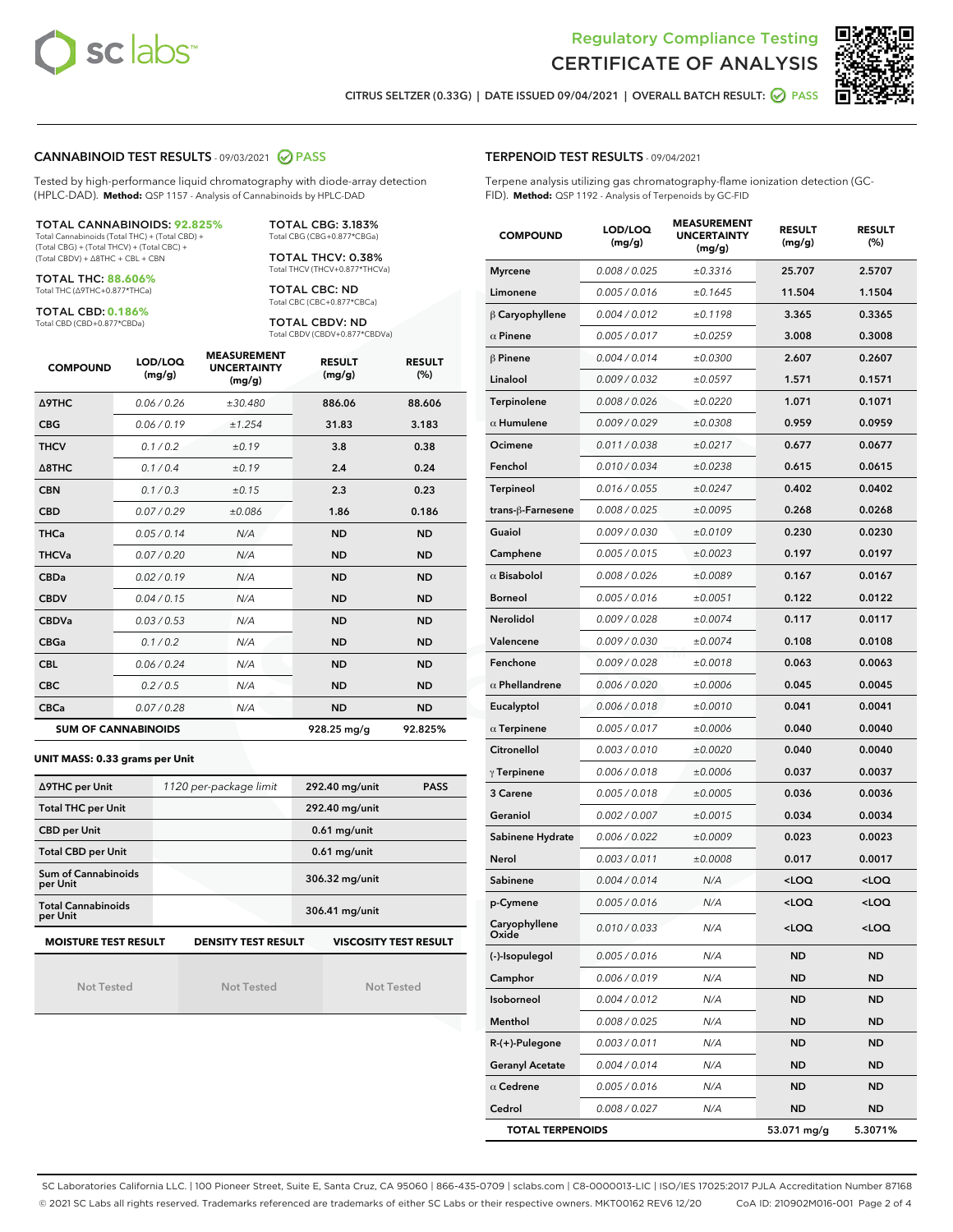



CITRUS SELTZER (0.33G) | DATE ISSUED 09/04/2021 | OVERALL BATCH RESULT: @ PASS

#### CATEGORY 1 PESTICIDE TEST RESULTS - 09/04/2021 @ PASS

Pesticide and plant growth regulator analysis utilizing high-performance liquid chromatography-mass spectrometry (HPLC-MS) or gas chromatography-mass spectrometry (GC-MS). \*GC-MS utilized where indicated. **Method:** QSP 1212 - Analysis of Pesticides and Mycotoxins by LC-MS or QSP 1213 - Analysis of Pesticides by GC-MS

| <b>COMPOUND</b>             | LOD/LOQ<br>$(\mu g/g)$ | <b>ACTION</b><br><b>LIMIT</b><br>$(\mu g/g)$ | <b>MEASUREMENT</b><br><b>UNCERTAINTY</b><br>$(\mu g/g)$ | <b>RESULT</b><br>$(\mu g/g)$ | <b>RESULT</b> |
|-----------------------------|------------------------|----------------------------------------------|---------------------------------------------------------|------------------------------|---------------|
| Aldicarb                    | 0.03 / 0.08            | $\geq$ LOD                                   | N/A                                                     | <b>ND</b>                    | <b>PASS</b>   |
| Carbofuran                  | 0.02/0.05              | $>$ LOD                                      | N/A                                                     | <b>ND</b>                    | <b>PASS</b>   |
| Chlordane*                  | 0.03 / 0.08            | $\ge$ LOD                                    | N/A                                                     | <b>ND</b>                    | <b>PASS</b>   |
| Chlorfenapyr*               | 0.03/0.10              | $>$ LOD                                      | N/A                                                     | <b>ND</b>                    | <b>PASS</b>   |
| Chlorpyrifos                | 0.02 / 0.06            | $\ge$ LOD                                    | N/A                                                     | <b>ND</b>                    | <b>PASS</b>   |
| Coumaphos                   | 0.02 / 0.07            | $\ge$ LOD                                    | N/A                                                     | <b>ND</b>                    | <b>PASS</b>   |
| Daminozide                  | 0.02 / 0.07            | $\ge$ LOD                                    | N/A                                                     | <b>ND</b>                    | <b>PASS</b>   |
| <b>DDVP</b><br>(Dichlorvos) | 0.03/0.09              | $\ge$ LOD                                    | N/A                                                     | <b>ND</b>                    | <b>PASS</b>   |
| Dimethoate                  | 0.03/0.08              | $>$ LOD                                      | N/A                                                     | <b>ND</b>                    | <b>PASS</b>   |
| Ethoprop(hos)               | 0.03/0.10              | $\ge$ LOD                                    | N/A                                                     | <b>ND</b>                    | <b>PASS</b>   |
| Etofenprox                  | 0.02 / 0.06            | $\ge$ LOD                                    | N/A                                                     | <b>ND</b>                    | <b>PASS</b>   |
| Fenoxycarb                  | 0.03 / 0.08            | $\ge$ LOD                                    | N/A                                                     | <b>ND</b>                    | <b>PASS</b>   |
| Fipronil                    | 0.03/0.08              | $>$ LOD                                      | N/A                                                     | <b>ND</b>                    | <b>PASS</b>   |
| Imazalil                    | 0.02 / 0.06            | $\ge$ LOD                                    | N/A                                                     | <b>ND</b>                    | <b>PASS</b>   |
| <b>Methiocarb</b>           | 0.02 / 0.07            | $\ge$ LOD                                    | N/A                                                     | <b>ND</b>                    | <b>PASS</b>   |
| Methyl<br>parathion         | 0.03/0.10              | $\ge$ LOD                                    | N/A                                                     | <b>ND</b>                    | <b>PASS</b>   |
| <b>Mevinphos</b>            | 0.03/0.09              | $>$ LOD                                      | N/A                                                     | <b>ND</b>                    | <b>PASS</b>   |
| Paclobutrazol               | 0.02 / 0.05            | $\ge$ LOD                                    | N/A                                                     | <b>ND</b>                    | <b>PASS</b>   |
| Propoxur                    | 0.03/0.09              | $\ge$ LOD                                    | N/A                                                     | <b>ND</b>                    | <b>PASS</b>   |
| Spiroxamine                 | 0.03 / 0.08            | $\ge$ LOD                                    | N/A                                                     | <b>ND</b>                    | <b>PASS</b>   |
| Thiacloprid                 | 0.03/0.10              | $\ge$ LOD                                    | N/A                                                     | <b>ND</b>                    | <b>PASS</b>   |

#### CATEGORY 2 PESTICIDE TEST RESULTS - 09/04/2021 @ PASS

| <b>COMPOUND</b>          | LOD/LOQ<br>$(\mu g/g)$ | <b>ACTION</b><br><b>LIMIT</b><br>$(\mu g/g)$ | <b>MEASUREMENT</b><br><b>UNCERTAINTY</b><br>$(\mu g/g)$ | <b>RESULT</b><br>$(\mu g/g)$ | <b>RESULT</b> |
|--------------------------|------------------------|----------------------------------------------|---------------------------------------------------------|------------------------------|---------------|
| Abamectin                | 0.03/0.10              | 0.1                                          | N/A                                                     | <b>ND</b>                    | <b>PASS</b>   |
| Acephate                 | 0.02/0.07              | 0.1                                          | N/A                                                     | <b>ND</b>                    | <b>PASS</b>   |
| Acequinocyl              | 0.02/0.07              | 0.1                                          | N/A                                                     | <b>ND</b>                    | <b>PASS</b>   |
| Acetamiprid              | 0.02/0.05              | 0.1                                          | N/A                                                     | <b>ND</b>                    | <b>PASS</b>   |
| Azoxystrobin             | 0.02/0.07              | 0.1                                          | N/A                                                     | <b>ND</b>                    | <b>PASS</b>   |
| <b>Bifenazate</b>        | 0.01/0.04              | 0.1                                          | N/A                                                     | <b>ND</b>                    | <b>PASS</b>   |
| <b>Bifenthrin</b>        | 0.02 / 0.05            | 3                                            | N/A                                                     | <b>ND</b>                    | <b>PASS</b>   |
| <b>Boscalid</b>          | 0.03/0.09              | 0.1                                          | N/A                                                     | <b>ND</b>                    | <b>PASS</b>   |
| Captan                   | 0.19/0.57              | 0.7                                          | N/A                                                     | <b>ND</b>                    | <b>PASS</b>   |
| Carbaryl                 | 0.02/0.06              | 0.5                                          | N/A                                                     | <b>ND</b>                    | <b>PASS</b>   |
| Chlorantranilip-<br>role | 0.04/0.12              | 10                                           | N/A                                                     | <b>ND</b>                    | <b>PASS</b>   |
| Clofentezine             | 0.03/0.09              | 0.1                                          | N/A                                                     | <b>ND</b>                    | <b>PASS</b>   |

#### CATEGORY 2 PESTICIDE TEST RESULTS - 09/04/2021 continued

| <b>COMPOUND</b>               | LOD/LOQ<br>(µg/g) | <b>ACTION</b><br>LIMIT<br>$(\mu g/g)$ | <b>MEASUREMENT</b><br><b>UNCERTAINTY</b><br>$(\mu g/g)$ | <b>RESULT</b><br>(µg/g) | <b>RESULT</b> |
|-------------------------------|-------------------|---------------------------------------|---------------------------------------------------------|-------------------------|---------------|
| Cyfluthrin                    | 0.12 / 0.38       | $\overline{c}$                        | N/A                                                     | ND                      | <b>PASS</b>   |
| Cypermethrin                  | 0.11 / 0.32       | $\mathcal{I}$                         | N/A                                                     | ND                      | <b>PASS</b>   |
| <b>Diazinon</b>               | 0.02 / 0.05       | 0.1                                   | N/A                                                     | <b>ND</b>               | <b>PASS</b>   |
| Dimethomorph                  | 0.03 / 0.09       | $\overline{2}$                        | N/A                                                     | ND                      | <b>PASS</b>   |
| Etoxazole                     | 0.02 / 0.06       | 0.1                                   | N/A                                                     | ND                      | <b>PASS</b>   |
| Fenhexamid                    | 0.03 / 0.09       | 0.1                                   | N/A                                                     | <b>ND</b>               | <b>PASS</b>   |
| Fenpyroximate                 | 0.02 / 0.06       | 0.1                                   | N/A                                                     | <b>ND</b>               | <b>PASS</b>   |
| Flonicamid                    | 0.03 / 0.10       | 0.1                                   | N/A                                                     | ND                      | <b>PASS</b>   |
| Fludioxonil                   | 0.03 / 0.10       | 0.1                                   | N/A                                                     | ND                      | <b>PASS</b>   |
| Hexythiazox                   | 0.02 / 0.07       | 0.1                                   | N/A                                                     | ND                      | <b>PASS</b>   |
| Imidacloprid                  | 0.04 / 0.11       | 5                                     | N/A                                                     | ND                      | <b>PASS</b>   |
| Kresoxim-methyl               | 0.02 / 0.07       | 0.1                                   | N/A                                                     | ND                      | <b>PASS</b>   |
| <b>Malathion</b>              | 0.03 / 0.09       | 0.5                                   | N/A                                                     | <b>ND</b>               | <b>PASS</b>   |
| Metalaxyl                     | 0.02 / 0.07       | $\overline{c}$                        | N/A                                                     | ND                      | <b>PASS</b>   |
| Methomyl                      | 0.03 / 0.10       | 1                                     | N/A                                                     | <b>ND</b>               | <b>PASS</b>   |
| Myclobutanil                  | 0.03 / 0.09       | 0.1                                   | N/A                                                     | ND                      | <b>PASS</b>   |
| Naled                         | 0.02 / 0.07       | 0.1                                   | N/A                                                     | ND                      | <b>PASS</b>   |
| Oxamyl                        | 0.04 / 0.11       | 0.5                                   | N/A                                                     | ND                      | <b>PASS</b>   |
| Pentachloronitro-<br>benzene* | 0.03 / 0.09       | 0.1                                   | N/A                                                     | ND                      | <b>PASS</b>   |
| Permethrin                    | 0.04 / 0.12       | 0.5                                   | N/A                                                     | ND                      | <b>PASS</b>   |
| Phosmet                       | 0.03 / 0.10       | 0.1                                   | N/A                                                     | ND                      | <b>PASS</b>   |
| Piperonylbu-<br>toxide        | 0.02 / 0.07       | 3                                     | N/A                                                     | <b>ND</b>               | <b>PASS</b>   |
| Prallethrin                   | 0.03 / 0.08       | 0.1                                   | N/A                                                     | ND                      | <b>PASS</b>   |
| Propiconazole                 | 0.02 / 0.07       | 0.1                                   | N/A                                                     | ND                      | <b>PASS</b>   |
| Pyrethrins                    | 0.04 / 0.12       | 0.5                                   | N/A                                                     | ND                      | <b>PASS</b>   |
| Pyridaben                     | 0.02 / 0.07       | 0.1                                   | N/A                                                     | ND                      | <b>PASS</b>   |
| Spinetoram                    | 0.02 / 0.07       | 0.1                                   | N/A                                                     | ND                      | <b>PASS</b>   |
| Spinosad                      | 0.02 / 0.07       | 0.1                                   | N/A                                                     | ND                      | <b>PASS</b>   |
| Spiromesifen                  | 0.02 / 0.05       | 0.1                                   | N/A                                                     | <b>ND</b>               | <b>PASS</b>   |
| Spirotetramat                 | 0.02 / 0.06       | 0.1                                   | N/A                                                     | ND                      | <b>PASS</b>   |
| Tebuconazole                  | 0.02 / 0.07       | 0.1                                   | N/A                                                     | ND                      | PASS          |
| Thiamethoxam                  | 0.03 / 0.10       | 5                                     | N/A                                                     | ND                      | <b>PASS</b>   |
| Trifloxystrobin               | 0.03 / 0.08       | 0.1                                   | N/A                                                     | <b>ND</b>               | <b>PASS</b>   |

SC Laboratories California LLC. | 100 Pioneer Street, Suite E, Santa Cruz, CA 95060 | 866-435-0709 | sclabs.com | C8-0000013-LIC | ISO/IES 17025:2017 PJLA Accreditation Number 87168 © 2021 SC Labs all rights reserved. Trademarks referenced are trademarks of either SC Labs or their respective owners. MKT00162 REV6 12/20 CoA ID: 210902M016-001 Page 3 of 4